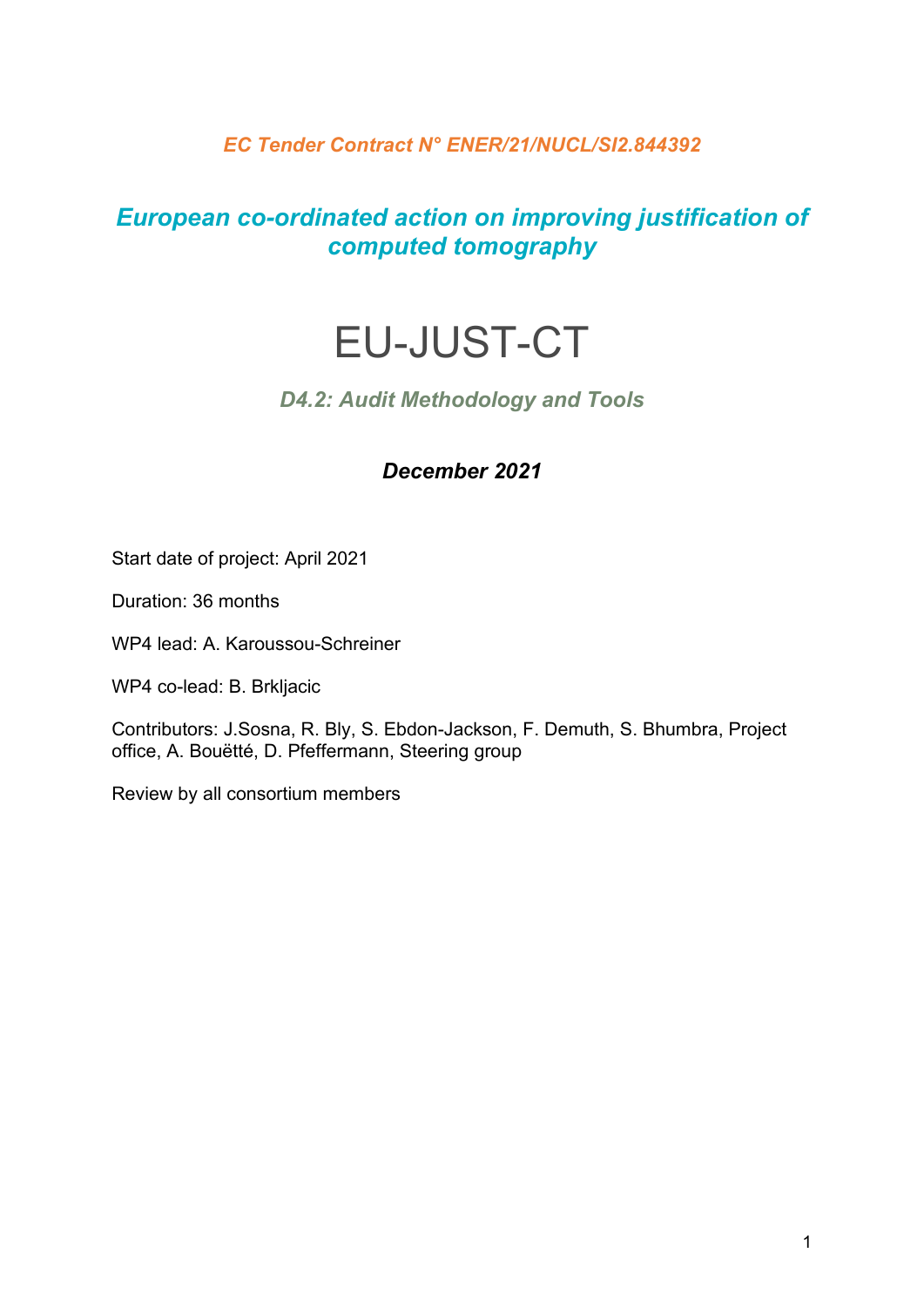## <span id="page-1-0"></span>**Table of Contents**

| 1.                                                                                      |  |
|-----------------------------------------------------------------------------------------|--|
| 2.                                                                                      |  |
| 3.                                                                                      |  |
| 4.                                                                                      |  |
|                                                                                         |  |
|                                                                                         |  |
|                                                                                         |  |
|                                                                                         |  |
| 5.                                                                                      |  |
| 6.                                                                                      |  |
| 7.                                                                                      |  |
| 8.                                                                                      |  |
|                                                                                         |  |
| Annex 1. Survey questions for the implementation of the process of justification in the |  |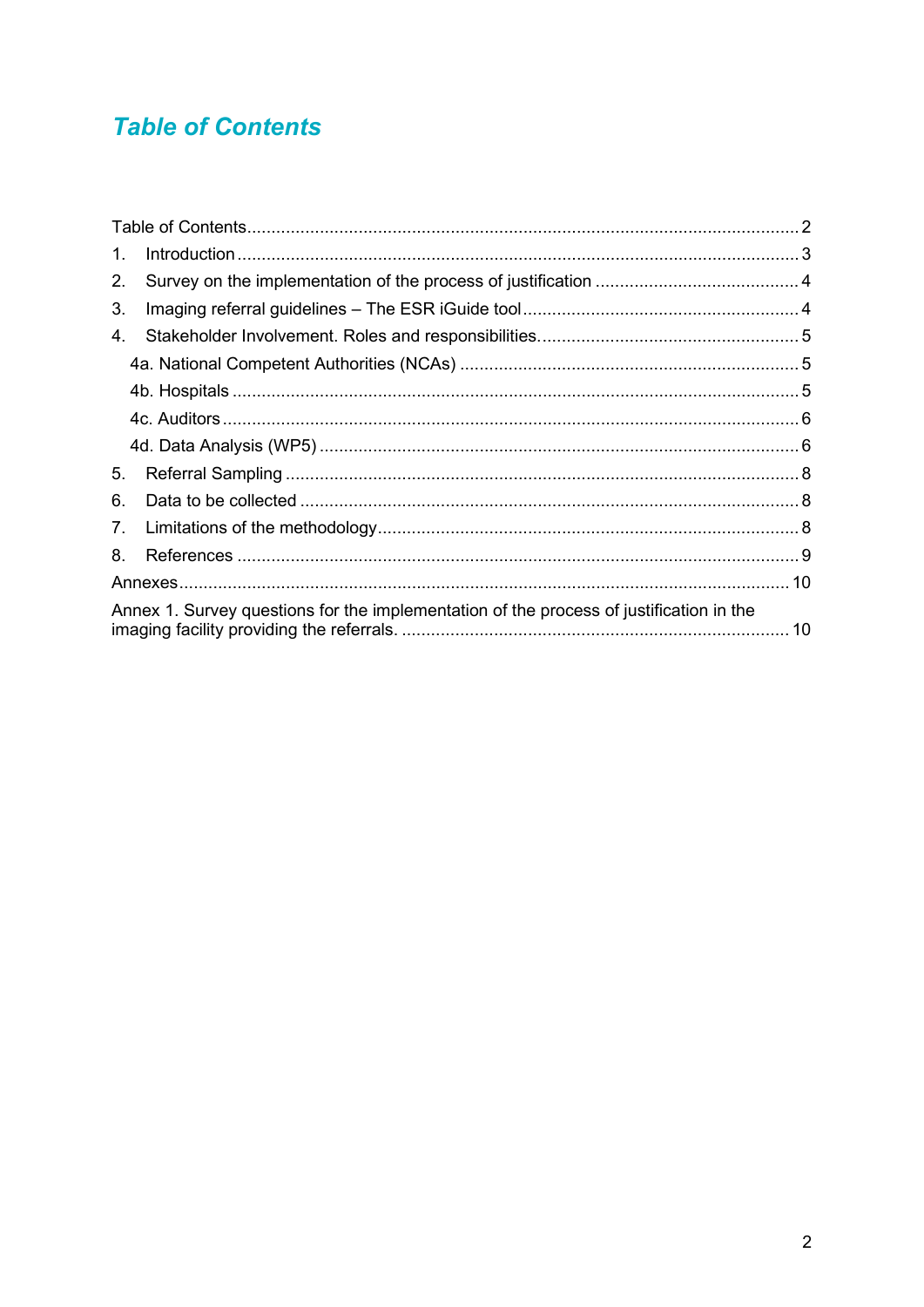## <span id="page-2-0"></span>*1. Introduction*

The Tender entitled 'European coordinated action on improving justification of computed tomography' (acronym: EU-JUST-CT) started on 7 April 2021 and will last until March 2024.

The project aims to improve justification of computed tomography in Europe through coordinated action.

The specific objectives of this project are to:

a) Collect up-to-date information about justification of CT examinations in Europe.

b) Develop a common methodology for auditing justification of CT examinations.

c) Carry out co-ordinated pilot audits of justification of CT examinations.

d) Discuss the status of justification of CT examinations with the Member States and identify opportunities for further action.

WP4 will develop common methodology and tools for carrying out the co-ordinated national/regional audits of justification of diagnostic CT examinations (adult and paediatric). Referrals for CT examinations for radiotherapy treatment planning, SPECT-CT, PET-CT, CBCT as well as referrals for interventional procedures carried out with CT imaging are excluded from this audit. The common methodology will take into account the lessons learned from the literature review carried out for WP2 as well as any guidance in the subject area issued by the relevant European regulatory and professional societies and networks.

Furthermore, the methodology will define the procedures for sampling, auditing the justification outcomes and determination of the rates of appropriateness for the different types of CT examinations against pre-defined audit standards. The methodology will foresee mechanisms to identify and analyse the sampling method that should be scientifically sound and reproducible, the differences between adult and paediatric populations, public and private institutions, general practitioners and clinical specialist referrals, etc.

The methodology of the audit process in Northern Ireland  $<sup>1</sup>$  and Luxembourg  $<sup>2</sup>$  will be</sup></sup> adapted and adopted taking into account the literature review from WP 2.

Individual justification of CT examinations is a process through which it is ensured that the patient undergoes the appropriate CT examination in accordance with the clinical indications and the reason for the examination specified on the referral. If the CT examination requested is not appropriate according to the clinical indications and the reason for the examination specified on the referral then it is considered to be inappropriate. The process of justification is implemented when the referral is reviewed by a radiological practitioner. The radiological practitioner then decides whether the requested examination on the referral is the appropriate one or whether the requested examination should be changed into a more appropriate examination or whether the requested examination should be refused. If the clinical indications and the reason for the examination are absent from the referral then it is impossible for the radiologist to evaluate the appropriateness of the requested CT examination. In this case the requested CT examination cannot be justified.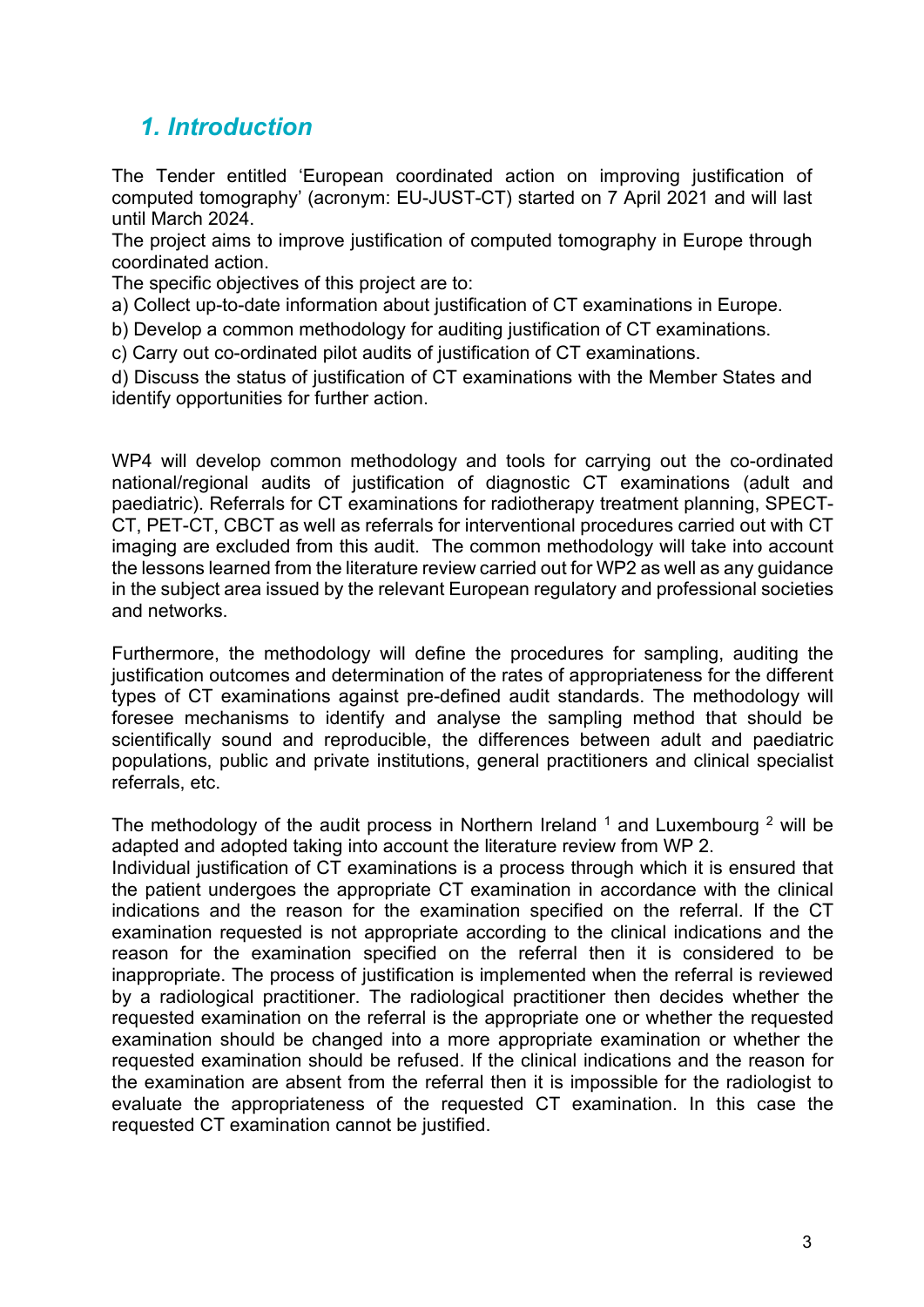The co-ordinated national/regional audits of justification of diagnostic CT examinations aim to evaluate whether this process of justification is implemented in the imaging centres to be audited. In the methodology developed for this WP two steps have been defined for this evaluation. The first step is a survey to be completed by the participating centres in order to evaluate the implementation of the process of justification in the centres through written procedures. The second step is to evaluate the appropriateness of the CT examinations already performed on a specific date/dates. The percentage of appropriate CT examinations performed in each centre will be an indicator of the implementation of justification.

## <span id="page-3-0"></span>*2. Survey on the implementation of the process of justification*

In order to evaluate the implementation of the process of justification in the imaging departments of the hospitals and private clinics which will participate in the pilot audits a questionnaire will be developed. The questionnaire will cover key elements of the referral and justification process including the assignment of responsibilities, the referrals vetting process, existence and use of referral guidelines, communication between the referrer and the radiological practitioner, mechanisms and evidence for resolving conflicting opinions, etc. This questionnaire is to be provided to the imaging departments providing the referrals to be audited with a request that it be completed. The questions to be put in the questionnaire can be found in annex 1.

## <span id="page-3-1"></span>*3. Imaging referral guidelines – The ESR iGuide tool*

The imaging referral guidelines of the ESR embedded in the ESR iGuide will be used as a standard for the audits. The guidelines will be in the English language. The auditors are expected to have a good level of English.

The guidelines maintained by the ESR are based on the American College of Radiology Appropriateness Criteria and additional ACR Select content. The edition of the guidelines used in the project will be the version released by the ESR in April 2021.

ESR guidelines cover all diagnostic imaging modalities including hybrid and nuclear medicine imaging.

Auditors will access the ESR guidelines using the ESR iGuide web portal, and a stepby-step user guide will be provided. ESR iGuide staff will extract data on the audited referrals as entered into the ESR iGuide web portal by auditors for reporting and analysis. Each session entered by auditors in ESR iGuide is automatically assigned a random identifier ('Decision Support Number', DSN).

The roles and responsibilities of the auditors are described below in section c.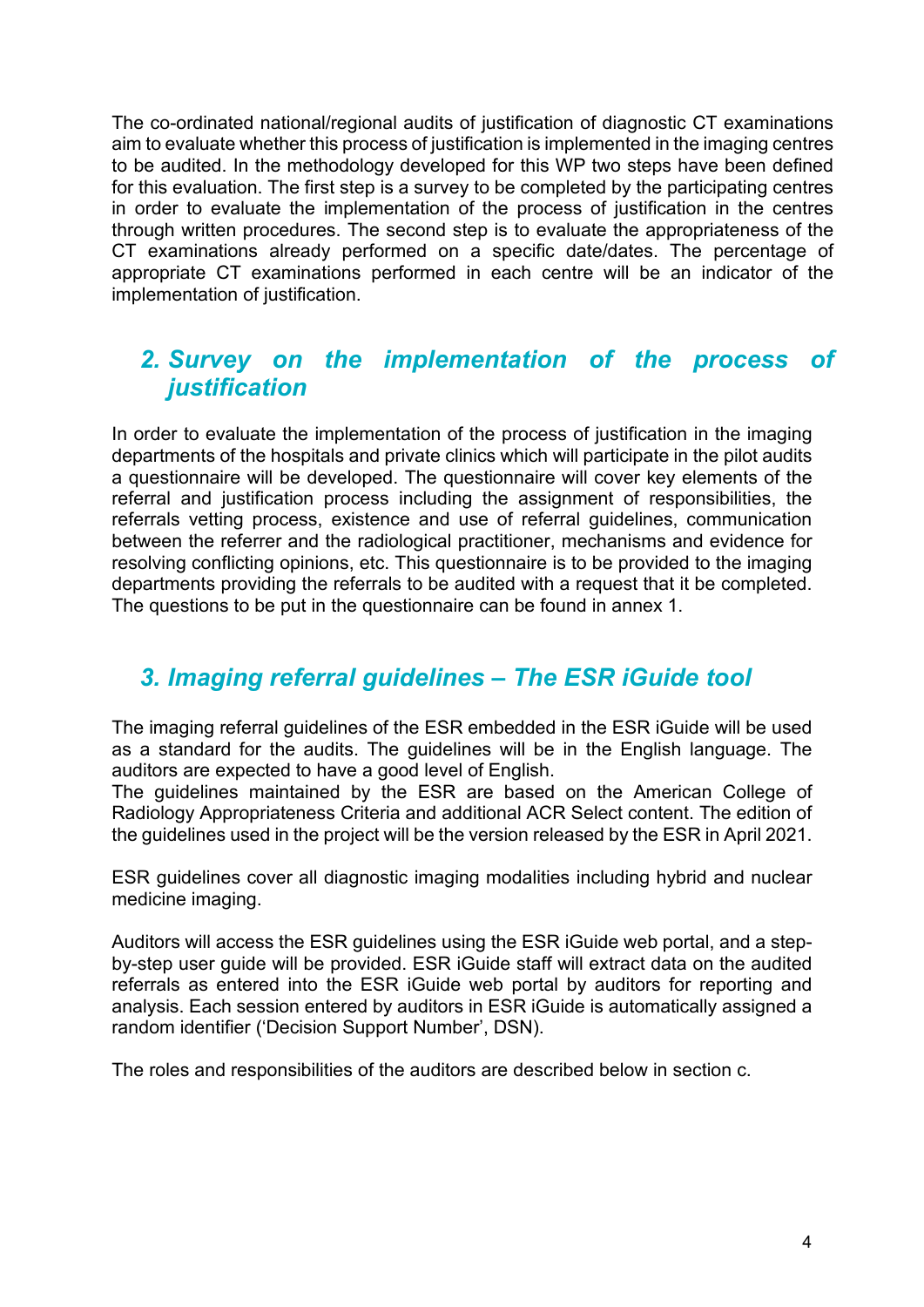## <span id="page-4-0"></span>*4. Stakeholder Involvement. Roles and responsibilities.*

#### <span id="page-4-1"></span>*4a. National Competent Authorities (NCAs)*

The national competent authorities in radiological protection are responsible for organizing the pilot audits in their countries. They will decide on whether the whole country, a region or a sample of hospitals private and public will participate.

They will provide the project managers with this information. They will provide information on the number of imaging departments to be audited as well as the number of CT examinations carried out per imaging department. They will present the project to the participating centers and liaise with the national professional societies as well as the health authorities where necessary. They will guide the participating centers as regards the purpose and scope of the project, the sampling process and related methodology to ensure high quality data are obtained (e.g. via electronic briefing meetings). They will prepare a letter to be addressed to the centers informing them of the project and requesting them to provide the NCA with the referrals for a specific date/dates to be determined by the NCA. The ballpark target is to obtain 1000 consecutive CT referrals per pilot country/region.

The NCAs will then receive the referrals in paper or electronic format. They will verify the quality of the referrals making sure that each referral has the age and sex of the patient which are essential for the audit to be carried out.

NCAs will have to ensure that referrals are anonymised, but traceable to the hospital which provided the referrals but not traceable to the patient. This will be achieved by assigning a unique ID to each referral in a format to be determined by the coordination team in alignment with the NCA (e.g. a 2-letter code for the country, a code for the centre assigned on random basis by the project team; and then a random unique ID number to individualise the referrals assigned by the NCA). At minimum, the project team need to be able to identify which centre a referral originates from.

NCAs will then provide 500 anonymised referrals to each designated by WP3 auditor. There will be four designated auditors per country so the NCAs will have to provide four times 500 referrals.

NCAs are asked to provide copy of all 1000 referrals to the project office in the format they are received from the hospitals (electronic or in paper) for quality checks. A small budget has been set aside in case that activity cannot be provided within the regular workflow of the NCAs.

#### <span id="page-4-2"></span>*4b. Hospitals*

The hospitals will receive the letter from the NCAs. They will provide the referrals for the specific date/dates in paper or electronic format to the NCA. The hospital will be responsible for the anonymization of the referrals. This means removing social security number, name, date of birth, address, contact information, and any other personal data of the patient. Age in years and sex parameters must be retained (or, if necessary, added), which are essential for assessing appropriateness and required in the ESR iGuide workflow.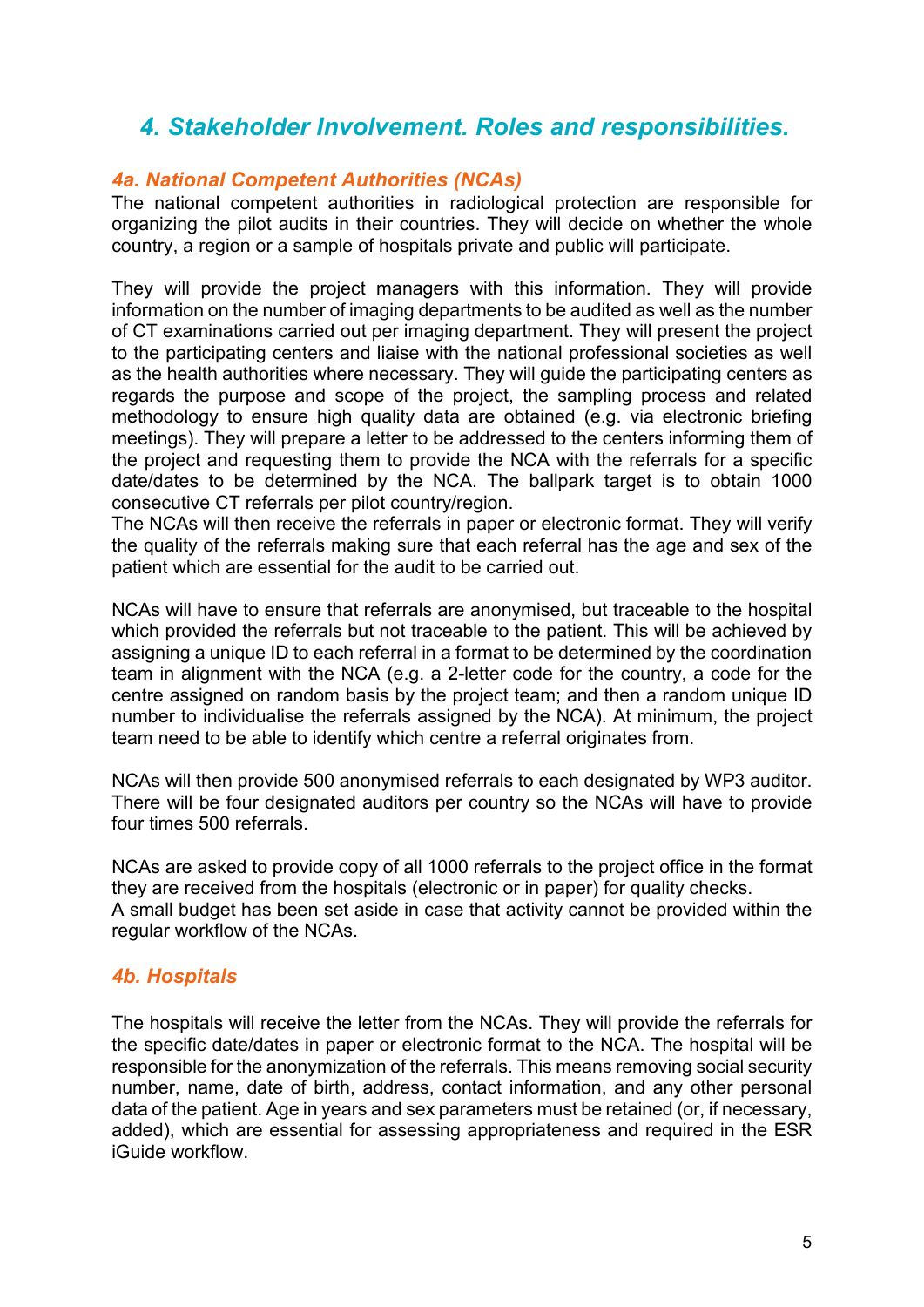To be eligible for audit, each referral must therefore at minimum contain:

- Age of the patient in years
- Sex of the patient (male/female/other/unknown)

Plus, if available

- Specialty of referrer
- Inpatient/outpatient

#### <span id="page-5-0"></span>*4c. Auditors*

A pool of auditors will be established with the support of the national radiology societies of the selected pilot countries/regions.

These auditors designated from WP 3 will be provided with the ESR iGuide tool as well as an excel sheet (or other type of tool to be decided by F. Demuth, ESR iGuide expert in the project team). Each auditor will receive appropriate practical training on the use of the ESR iGuide tool and on the completion of the excel sheet. This training will allow each auditor to be able to evaluate the referrals and to be able to conclude on whether the requested CT examination was appropriate or inappropriate according to the ESR iGuide tool. This training will be provided by ESR. Four auditors will be designated for each country. Each auditor will receive approximately 500 referrals to audit. Each referral will be audited by two auditors. For each referral the auditor will be responsible for evaluating the quality of the referral and for providing the data in the section "Data to be collected" of this document. The auditor will enter the sex, age in years which are used as filters for the guidelines, information on the examination that was performed and the reason for the examination (clinical indication, question to be answered).

If ESR iGuide does not include recommendations for a specific indication, auditors will be given the possibility to evaluate justification based on their expert opinion. Each session entered by auditors in ESR iGuide is automatically assigned a random identifier ('Decision Support Number', DSN).

The referrals evaluated based on the expert opinion of the auditor will not have such a DSN.

The auditors will have 3 months to carry out the audits. When the audits are finished the auditors will send the data collected to ESR who will provide it to the WP5 leads for analysis.

#### <span id="page-5-1"></span>*4d. Data Analysis (WP5)*

The data provided by the auditors will be analyzed in order to determine the % of appropriateness according to the following:

- Country/Region
- Hospital/imaging departments
- Adult population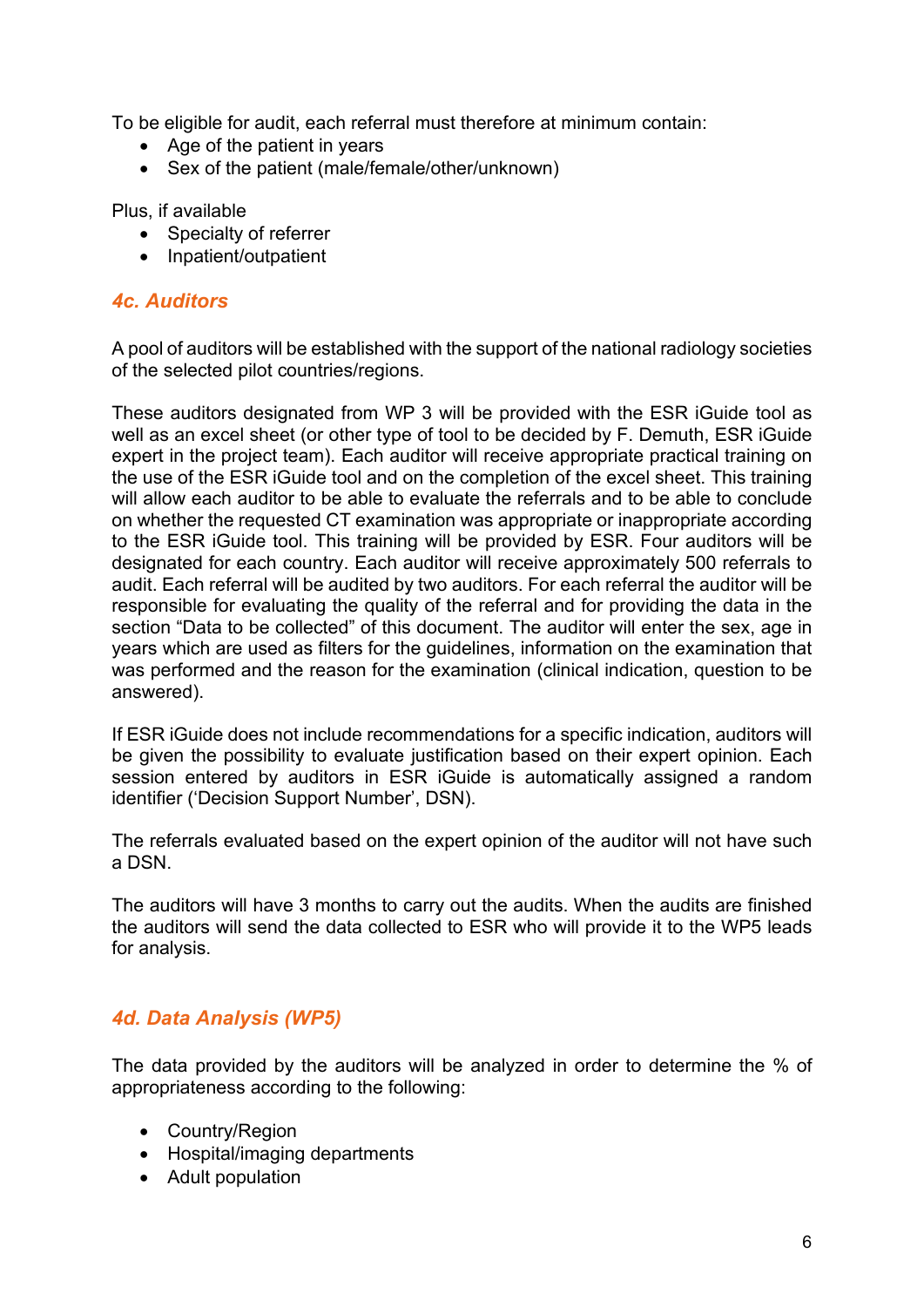- Pediatric population
- Public sector
- Private sector
- Anatomical region
- Specialty of referrer (if available)
- In patient/outpatient (if available)
- In the case of inappropriate CT imaging what would have been a more appropriate examination
- According to whether the imaging department has MRI or not

In the case where it is found that two auditors have arrived at a different conclusion concerning the appropriateness of the CT examination the opinion of a third expert will be obtained in order to arrive at a consensus. This will be done through virtual meetings between the two auditors and the third expert.

The third expert could be a member of the advisory group if the language of the referral permits this or one of the second group of auditors or a radiologist from the pilot liaison group. It is important to plan extra timing in the audits for this.

The data will be provided to the NCAs together with the survey results.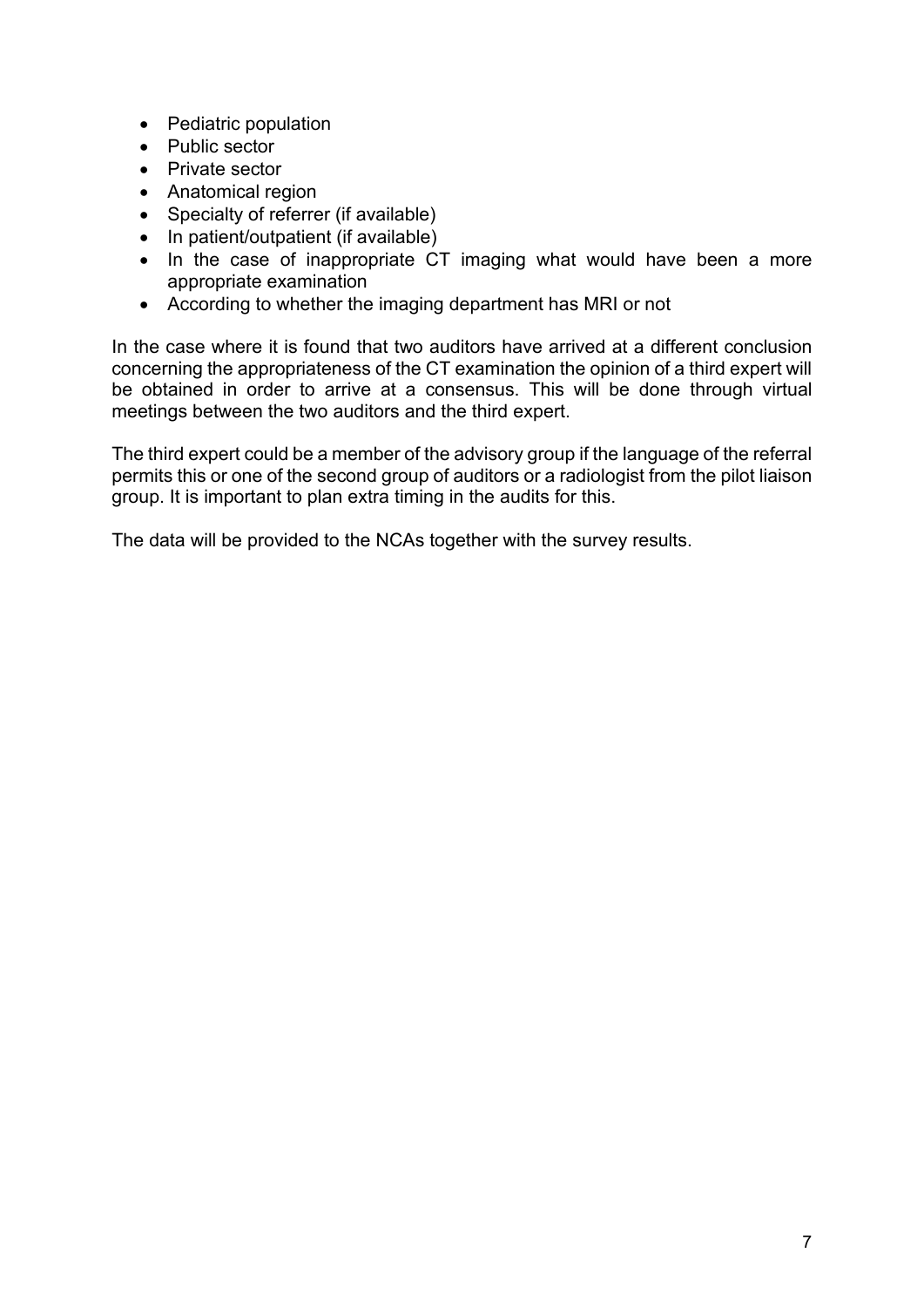## <span id="page-7-0"></span>*5. Referral Sampling*

The referrals of already performed CT examinations will be sampled for a specific date/dates in early 2022 in public and private facilities. Weekends and public holidays will be excluded as dates for sampling. For private facilities a minimum of 25 referrals will be sampled for statistical reasons. The referrals will cover all clinical indications, adult as well as pediatric populations. It is proposed to obtain around 1000 referrals per country. The sampling of referrals obtained from big and small hospitals will be made in such a way as to ensure good statistical results.

## <span id="page-7-1"></span>*6. Data to be collected*

In order to evaluate the appropriateness of the CT examination requested on the referral as well as to obtain all the necessary information for the evaluation of the results by subgroup, for each referral, the following data is to be obtained:

**Identification**: Reference number of the referral (Unique ID assigned to the referral)? **Examination**: Type of examination?

**Patient: Patient gender? Patient age in years? In patient or outpatient?** 

**Referrer:** Medical specialty of the referrer?

**Clinical elements of Justification:** Clinical background (clinical indications, prior examinations etc.)? Question to be answered by the examination?

**Recommendation in the clinical guidelines:** Is the clinical situation present in the guidelines? Are the clinical elements for justification consistent with the recommendation in the guidelines?

**Conclusion of the auditor:** Is the CT examination requested appropriate?

If it is mentioned on the referral that a previous imaging examination was done was the CT examination still appropriate?

**Complementary question regarding the reason of inappropriateness:** Would more clinical elements for justification be necessary? Is there another examination that would be more appropriate? Which type of examination would be more appropriate? Additional remarks?

## <span id="page-7-2"></span>*7. Limitations of the methodology*

The methodology developed in this document is based on the evaluation of the appropriateness of a diagnostic CT examination based on the information provided on the referral only. The auditors will not have access to the patient history nor to previous imaging examinations. Some CT examinations that will be evaluated as inappropriate might have been evaluated as appropriate had the auditors had access to the patient history and vice versa.

This is an accepted limitation of this methodology.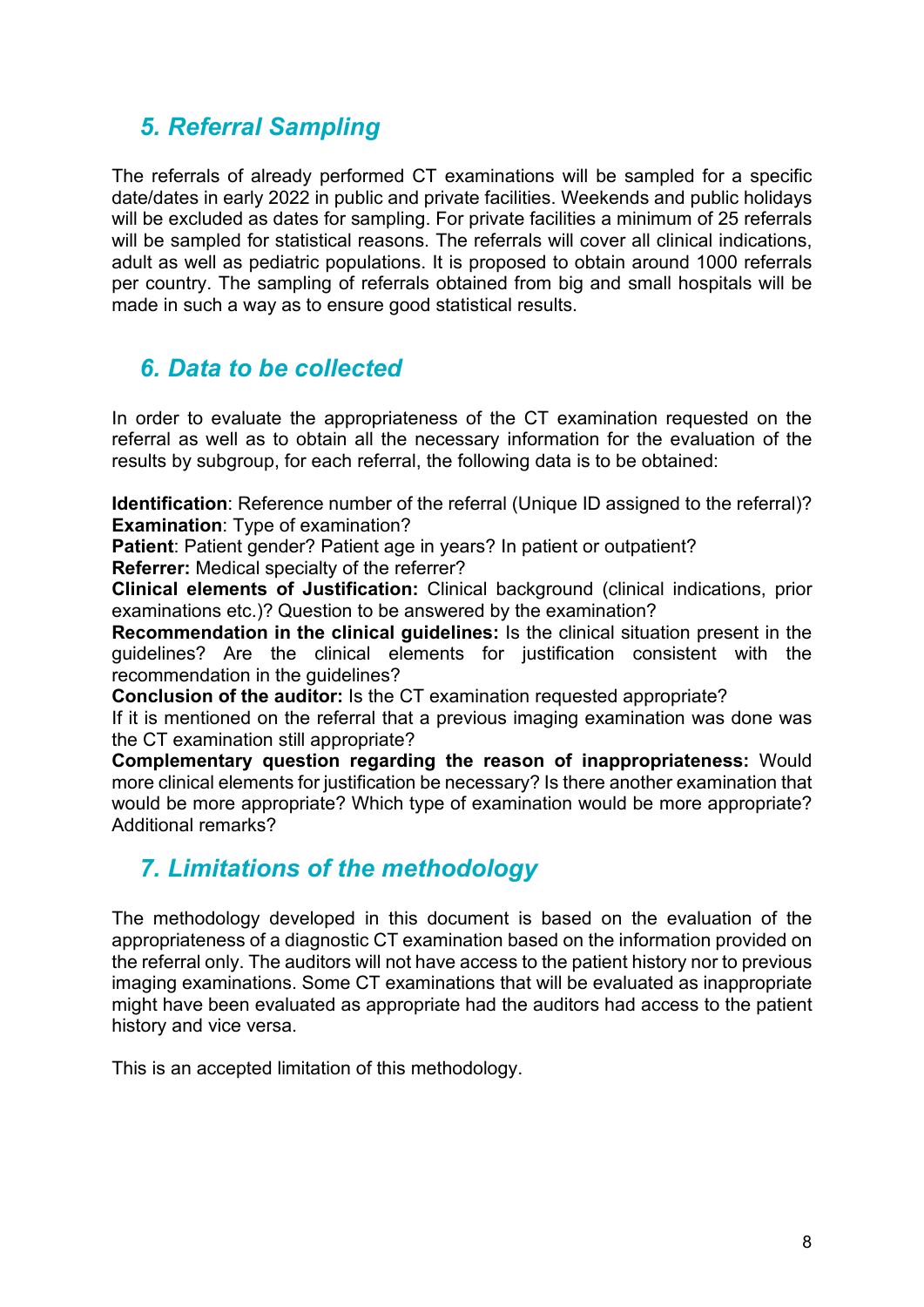## <span id="page-8-0"></span>*8. References*

- 1. PHE. A retrospective review of justification of computed tomography examinations in Northern Ireland. London: Public Health England 2018 Contract No.: CRCE - RAD - 00 4 - 2018.
- 2. Bouëtté A, Karoussou-Schreiner A, Ducou Le Pointe H, Grieten M, de Kerviler E, Rausin L, et al. National audit on the appropriateness of CT and MRI examinations in Luxembourg. Insights Imaging. 2019;10(1):54.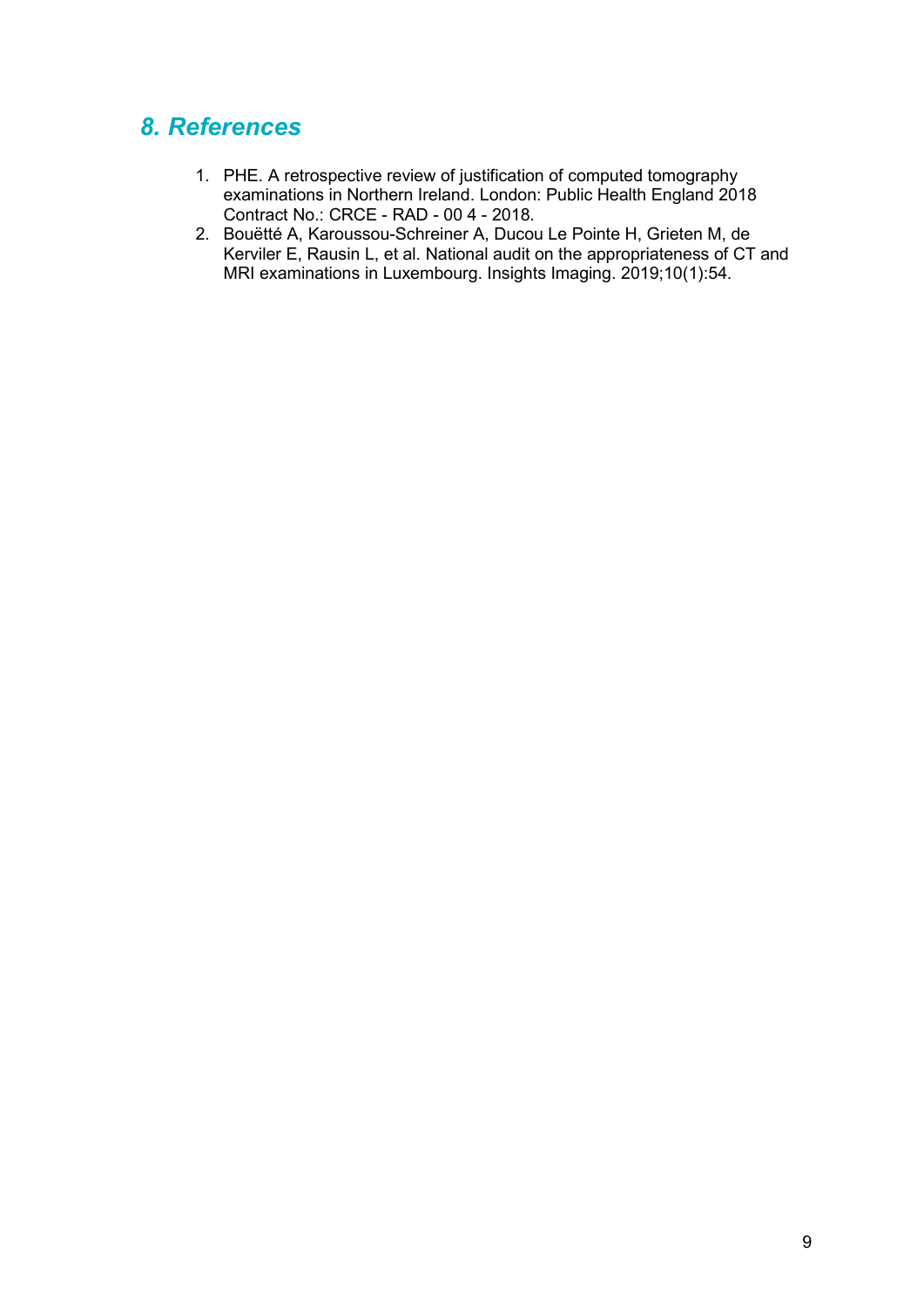## <span id="page-9-0"></span>*Annexes*

## <span id="page-9-1"></span>*Annex 1. Survey questions for the implementation of the process of justification in the imaging facility providing the referrals.*

- o Name of the imaging facility?
	- o Private / Public?
	- o University Hospital/ large regional hospital/small local hospital?<br>
	In Number of diagnostic CT examinations performed per vear?
	- Number of diagnostic CT examinations performed per year?

#### **a. Availability of procedures and documentation for ongoing justification process**

- o Are there written procedures describing the justification process available in the imaging facility's Quality Assurance system?
- o Are the following issues addressed and described in the procedures:
	- o Minimum requirements for the content of referral?
	- o Evaluation of justification and appropriateness of referral?
	- o Seek previous images or clinical information/history?
	- o Contact between referrer and radiological practitioner when more information is required?
	- o Identification of pregnant patients when relevant?
	- o Information of risks and benefits to the patient?
- o Are these procedures known by the referrers, radiological practitioners, radiographers and other relevant health professionals?
- $\circ$  Have self assessments/peer reviews/audits shown evidence or indications that these procedures are implemented in daily work?
- o Are these procedures frequently revised and updated?
- o Are the procedures in compliance with national regulations?
- o General comments and additional information can be given here:

#### **b. Assignment of responsibility among health professionals involved in the justification process**

- $\circ$  Are the responsibilities and tasks for the referring physician clearly assigned and documented?
- $\circ$  Are the responsibilities and tasks for the radiological practitioner responsible for diagnostic CT examinations clearly assigned and documented?
- $\circ$  Are the responsibilities and tasks for the radiographer clearly assigned and documented?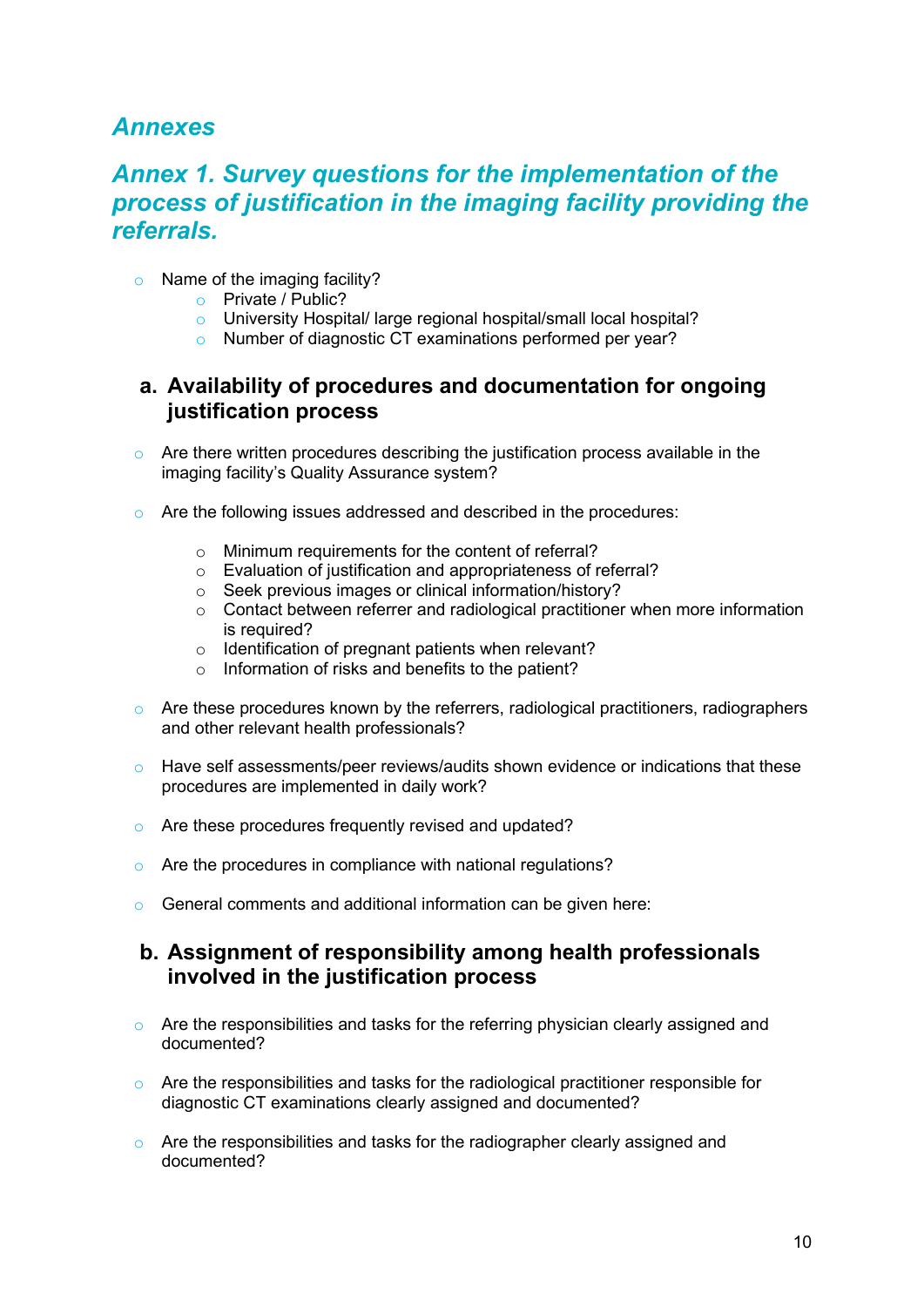- $\circ$  Are the responsibilities and tasks for the receptionist clearly assigned and documented?
- o Are the allocated tasks and responsibilities known by the relevant health professionals?
- o Is the delegation of tasks documented?
- o Are assigned tasks in compliance with national regulations?

## **c. Evaluation of referral by radiological practitioner**

- o Is the appropriateness of referred examination evaluated before it is performed?
- $\circ$  Is the referrer contacted in case of insufficient referral to get additional information?
- o If the examination is unjustified, is the examination rejected?
- Is the examination authorized before it is performed?
- o General comments and additional information can be given here:

## **d. Referral guidelines**

o Are referral guidelines available at the facility?

#### If yes:

- o Are they national, regional, local or other?
- o Is radiation dose taken into account?
- o Are they in compliance with national regulations?
- o Are they available to the referrers?
- o Are the referrers aware of the guidelines?
- $\circ$  Is there evidence that the quidelines are in routine use by the referrer?
- o Are the guidelines in routine use by the practitioner?
- o Are the referral guidelines implemented in the Clinical Decision Support system available to the referrer?

#### **e. Continuous education and training of health professionals**

o Is education and training in justification of relevant health professionals documented ?

## **f. Availability of MRI imaging**

o Is MRI available in your department?